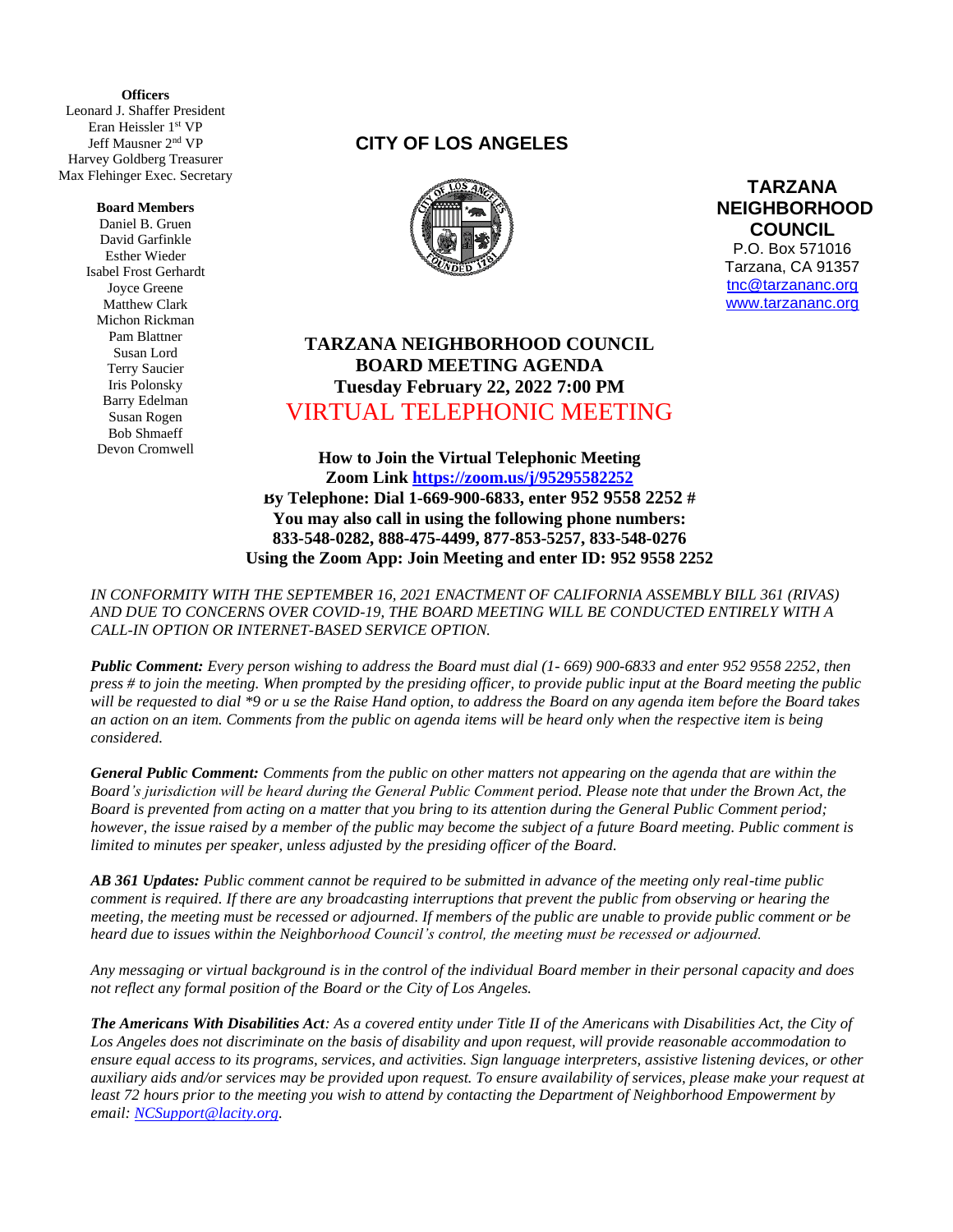Supporting documents related to the below agenda items are posted on the TNC website at <https://www.tarzananc.org/committees/viewCommittee/board>

- **1.** Call to Order, Roll Call, Welcoming Remarks
- **2.** Remarks by representatives of public officials
- **3.** Public Comments Comments from the public on non-agenda items within the Board's subject matter jurisdiction. Public comments are limited to two minutes per speaker
- **4.** Budget Advocate/Representative Report
- **5.** Executive Secretary's Report
- **6.** Discussion and motion Approval of minutes of January 25, 2022 meeting.
- **7. Committee and other Reports** (General committee reports will be limited to no more than 3 minutes)

Budget Land Use **Outreach** Events Transportation Public Safety Rules Government Action Animal Welfare Beautification Homelessness DWP MOU Report VANC Report NCSA Liaison Ad Hoc Record Retention Committee

- **8.** Discussion and motion: The TNC Board approves the appointment to fill the vacant At Large Representative position from one of the following candidates who applied and were interviewed by the Executive Committee:
	- **a.** Yossi Malka
	- **b.** Christopher Ahuja
	- **c.** David Kon
- **9.** Discussion and motion: Approval of January 2022 expenditures for submission to City Clerk (MER)
- **10.** Discussion and motion: Approval of Financial Statements as of January 31, 2022
- **11.** Discussion and motion: Resolved: The TNC Board adopts the recommendation of the Budget Committee approving the request from the Homelessness Committee to purchase 4 large planters for the Tiny Homes in Tarzana at a total cost NTE \$360.00. The actual plants to be placed in the planters will come from donations. To be classified as Community Projects, Tiny Homes, Planters. Funds to come from Unallocated.
- **12.** Discussion and motion: Resolved: The TNC Board adopts the recommendation of the Budget Committee approving the request from the Events Committee for funding for the Earth Day event in April 2022. Total costs currently requested NTE \$2,100. Funds to be classified as Outreach, Events, Earth Day and funds to come from Unallocated.
- **13.** Discussion and motion: Resolved: The TNC Board adopts the recommendation of the Budget Committee to approve of the renewal of the domain name registration "tarazananc.org" for 2-years with IPOWER at a total cost of \$35.98. Funds to be classified as Outreach, Website. Funds to come from Unallocated.
- **14.** Discussion and motion: Resolved: Based on approval of the above agenda item(s) the TNC Board approves a revised budget for the fiscal year July 1, 2021 -June 30, 2022 to include those item(s). The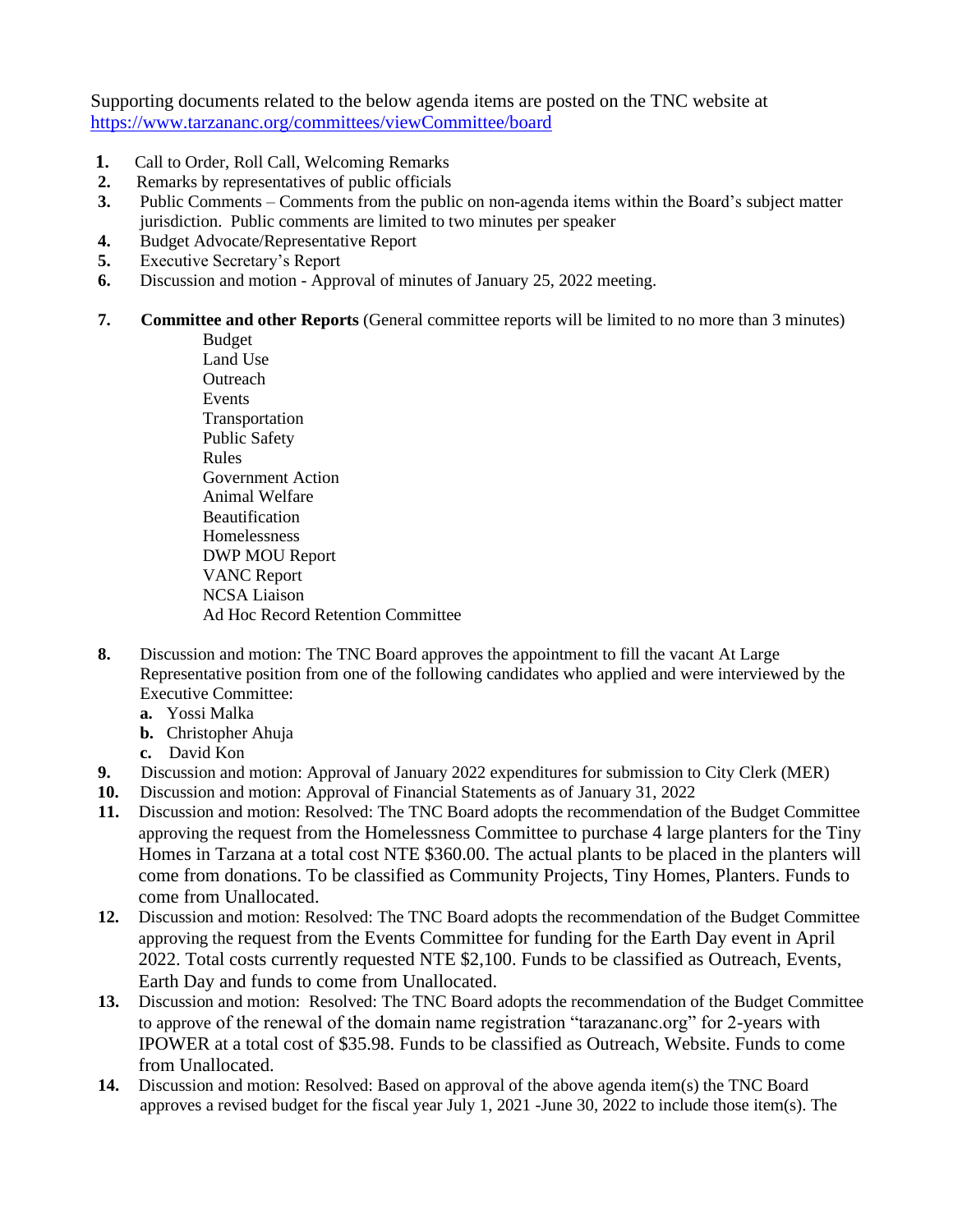Board further approves all necessary forms and paperwork required to update the budget and directs the Treasurer and/or President to prepare such and to submit it to the City Clerk's Funding Division.

- **15.** Discussion and motion: Resolved: The TNC Board adopts the recommendation of the Land Use Committee to oppose the granting of a Conditional Use Permit (alcohol) and the addition of live entertainment to the Salute Restaurant located at 18348 Ventura Blvd. We agree with the letter written by CM Blumenfield regarding the problems associated with the parking lot of the center where Salute is located. The TNC has received many communications outlining the continued violations of the CUP which allows the parking lot to exist on an R1 zoned parcel. We also agree that the addition of a restaurant serving alcohol would exacerbate the ongoing problems. If, at a future time the property owner complies with the conditions imposed under the Conditional Use Permit for the parking lot the matter may be reconsidered.
- **16.** Discussion and motion: Resolved: The TNC Board adopts the recommendation of the Land Use Committee to oppose the request for a zone change from RA to R1-1, the tentative tract map, and the request for a building line adjustment at 19300 Hatteras Street. The zone change would be inappropriate for the location as it is an entrance to the Melody Acres area of Tarzana and further that it is not in conformity with Footnote 6 of the Encino/Tarzana Community Plan requiring a minimum lot size of 20,000 sq ft.
- **17.** Discussion and motion: The TNC board to consider the recommendation of the Executive Committee to approve the proposed TNC Bylaws amendments as posted on the website and to postpone final action on the bylaws until at least March 3, 2022 in order to satisfy the current bylaw posting requirement.

<https://www.tarzananc.org/page/viewPage/bylaws>

**18.** Discussion and motion: Resolved: The TNC Board adopts the recommendation of the Executive Committee to adopt the proposed training standing rule as proposed by the Rules Committee and posted on the website.

[https://www.tarzananc.org/committees/viewCommittee/board](https://www.tarzananc.org/committees/viewCommittee/board%2019) 

**[19](https://www.tarzananc.org/committees/viewCommittee/board%2019)**. Discussion and motion: The TNC Board adopts the recommendation of the Ad Hoc Cloud Storage and Retention Committee to adopt a standing rule regarding retention of TNC materials as follows and directs the Rules Committee to present the new standing rule at the next regular Board meeting:

Board meeting video (if available) to be retained for 2 months on YouTube or other publicly accessible free cloud storage service.

Board meeting audio to be retained for 6 months on YouTube or other publicly accessible free cloud storage service.

Board agendas are to be retained for 2 years plus the current year on our current or future website.

Board minutes are to be retained for as long as is possible on our current or future website.

Financial documents that are submitted to the Funding Unit of the City Clerk's Office are to be retained in hard copy form for 2 years by the Treasurer or such other person as may be designated by the Board.

Financial statements are to be retained monthly for 2 years plus the current year, older statements only the year end shall be retained. All documents to be retained on our current or future website.

Committee agendas are to be retained for 2 years plus the current year on our current or future website.